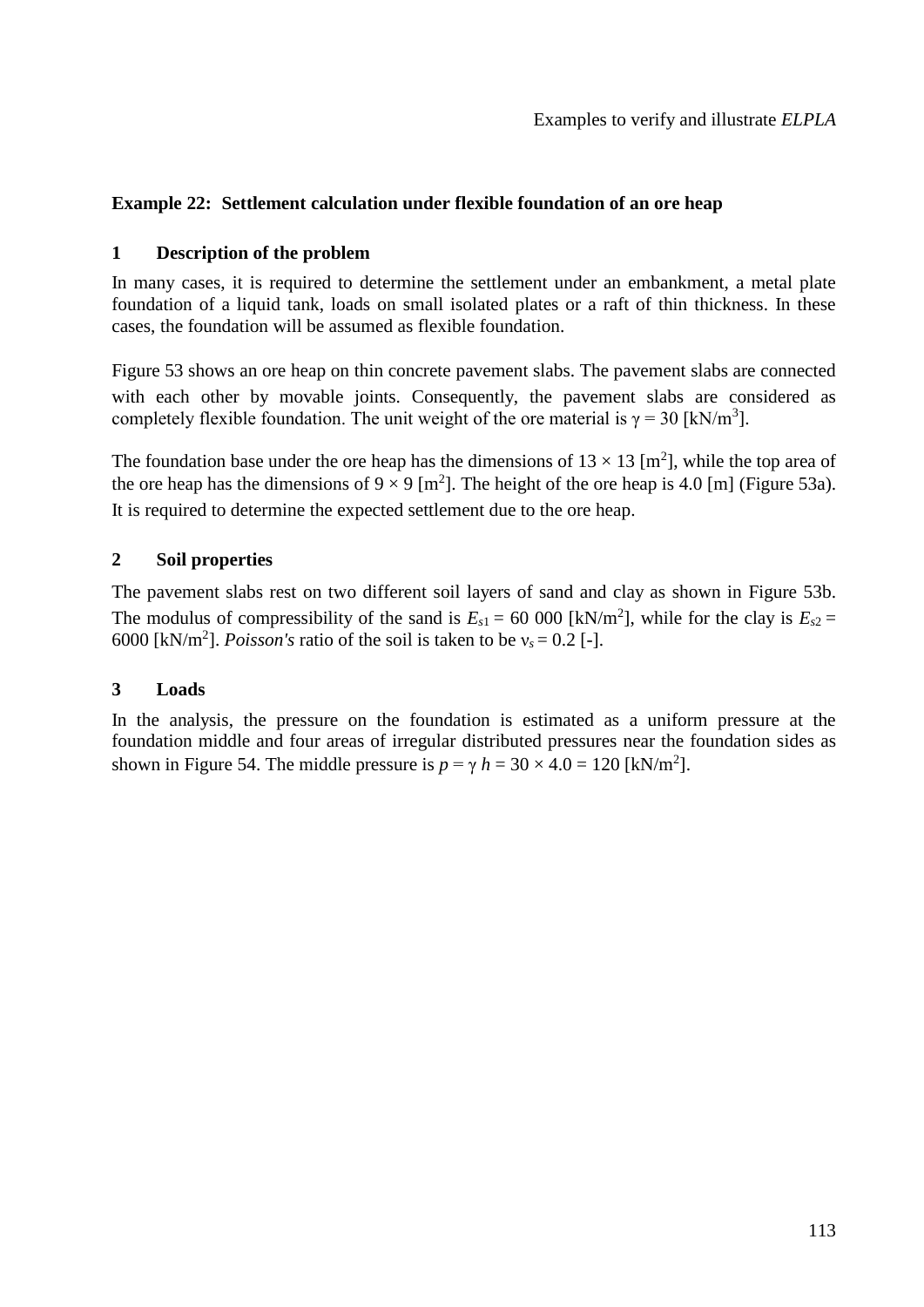Examples to verify and illustrate *ELPLA*



<span id="page-1-0"></span>Figure 53 a) Section elevation in soil and the ore heap b) Plan of the ore heap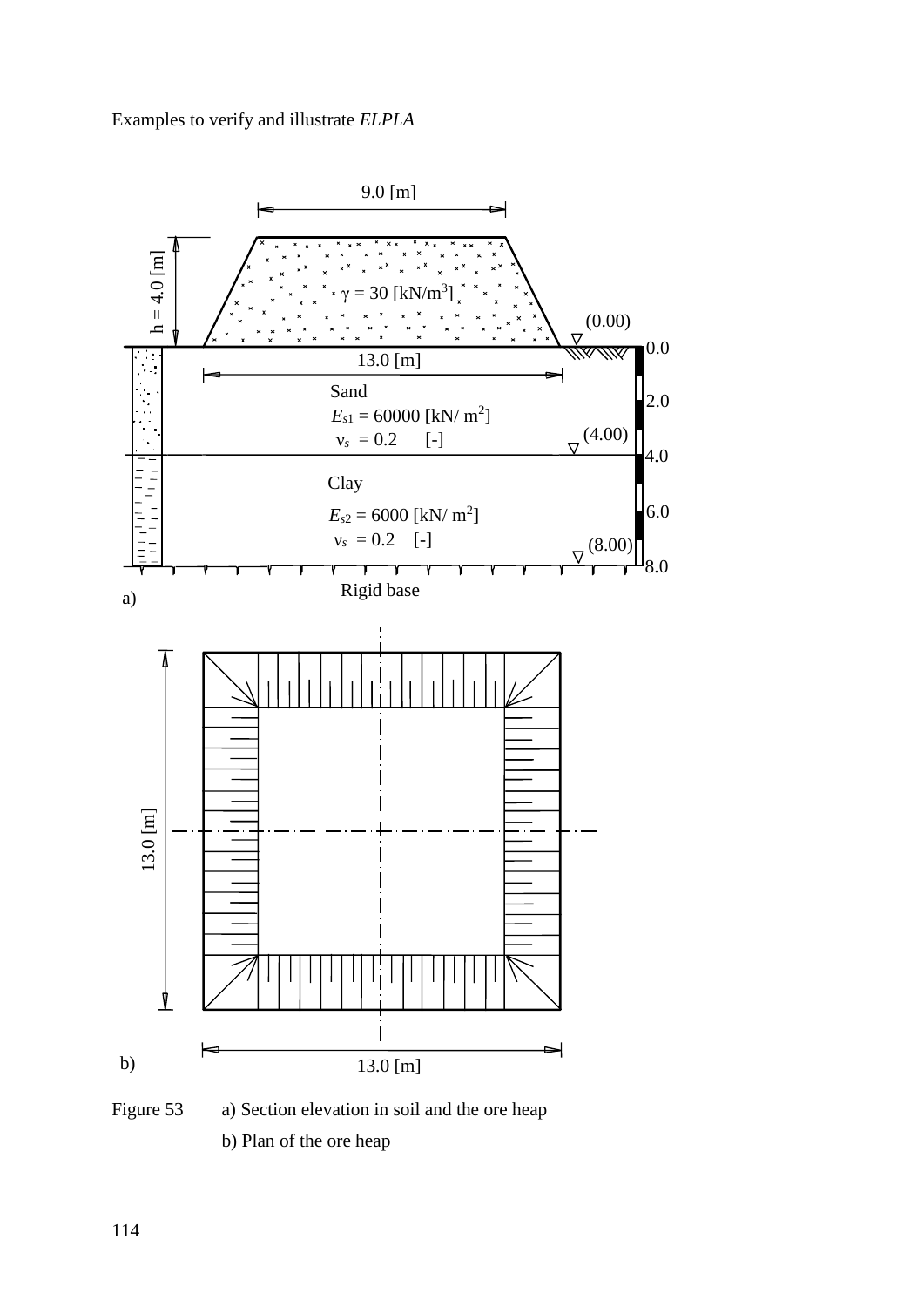<span id="page-2-0"></span>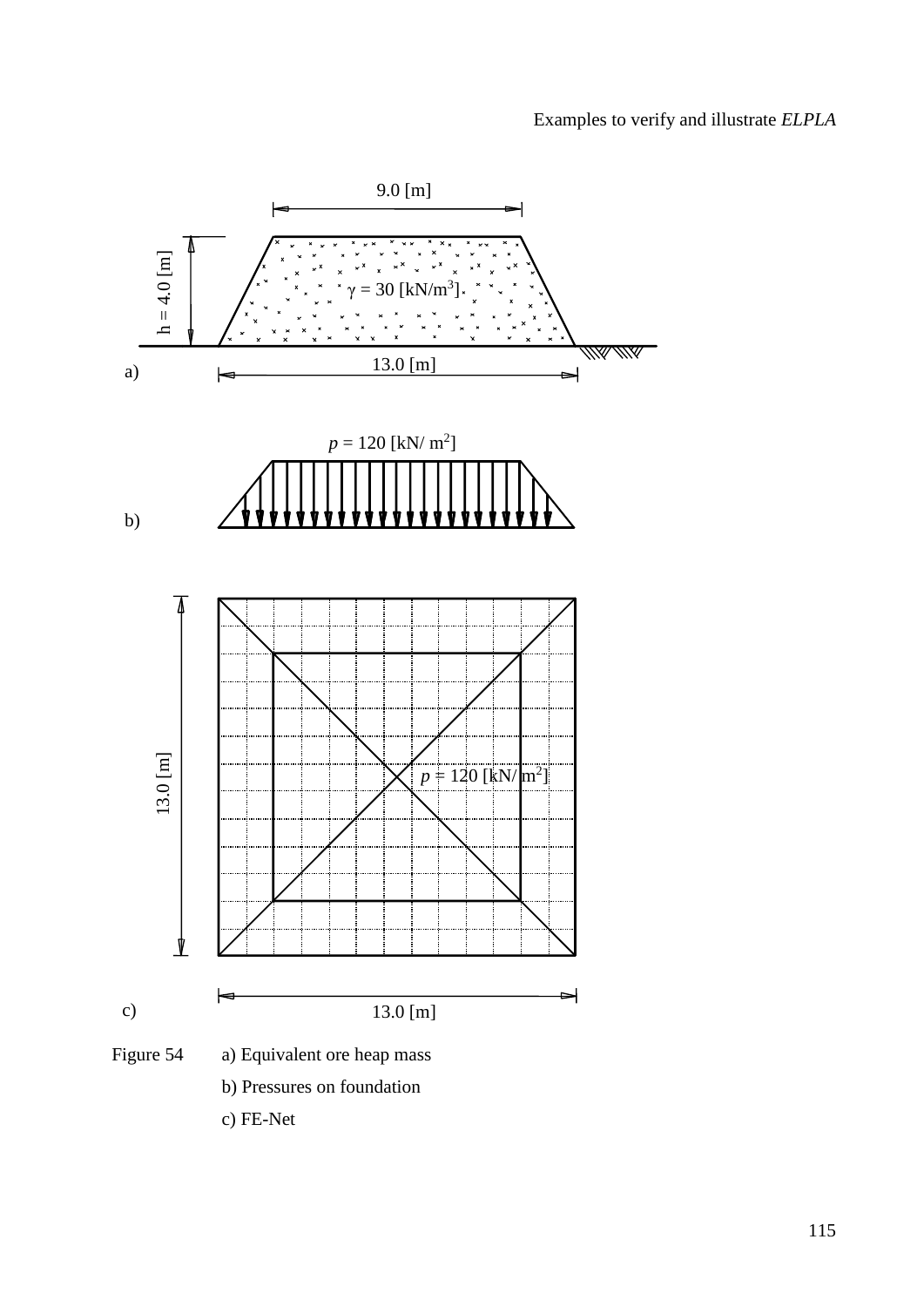Examples to verify and illustrate *ELPLA*

#### **4 Analysis of the foundation**

If the foundation is perfectly flexible such as in this example, then the contact stress will be equal to the gravity stress exerted by the foundation on the underlying soil. To carry out the settlement calculation of flexible foundation, the available calculation method "Flexible foundation 9" in *ELPLA* is used to analyze the foundation. A net of equal square elements is chosen. Each element has a side of 1.0 [m] as shown in [Figure 54c](#page-2-0).

#### **5 Results**

[Figure 55b](#page-4-0) shows the contour lines of settlement under the ore heap, while [Figure 55a](#page-4-0) shows minimum and maximum settlement curves. From these figures, it can be concluded that the maximum settlement is  $s_{max} = 5.78$  [cm] at the center of the ore heap while the minimum settlement is  $s_{min} = 1.25$  [cm] at the corners. The settlement difference is  $\Delta s = 4.53$  [cm], which gives 78 [%] from the maximum settlement.